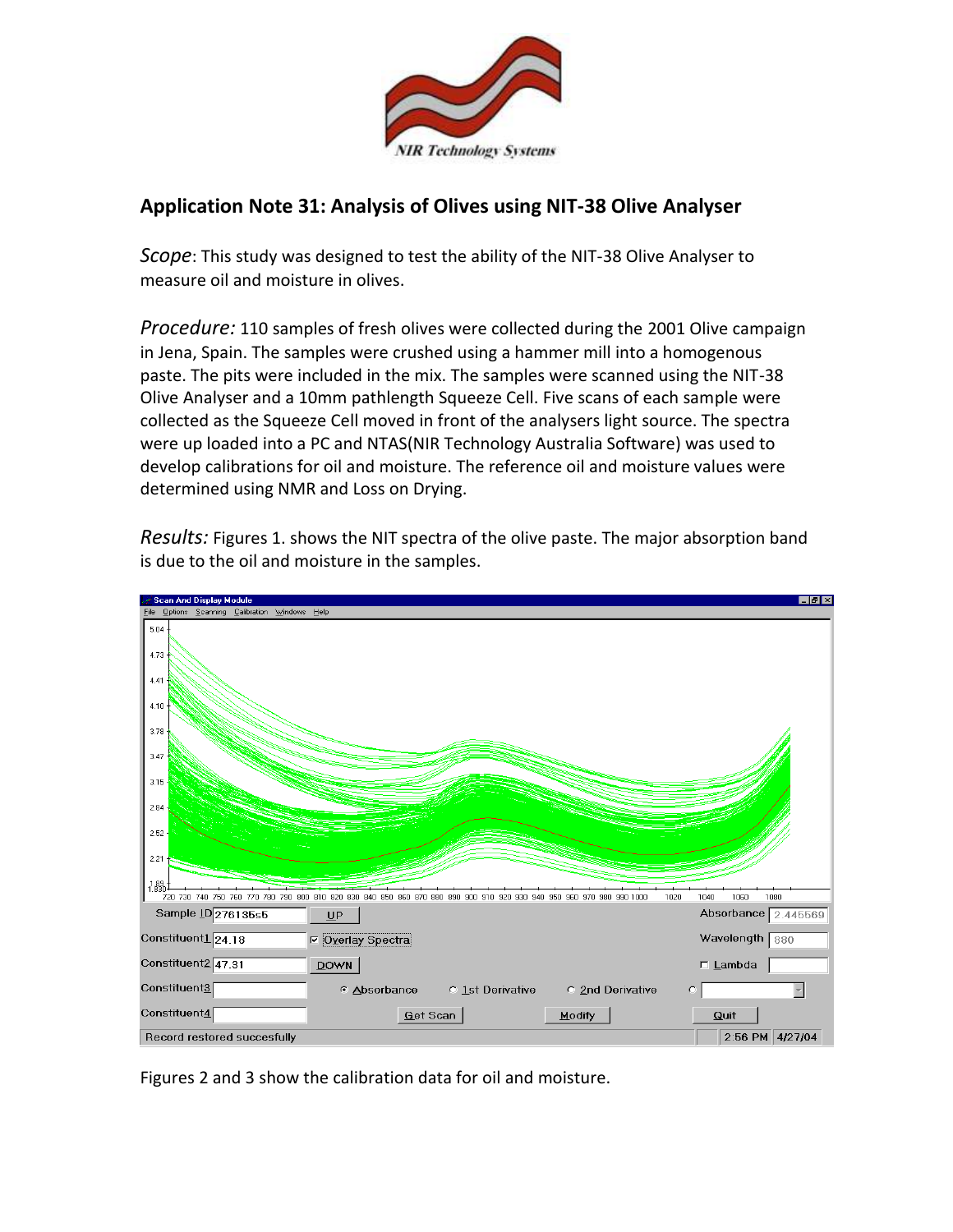

Figure 2. Oil Calibration Data



Figure 3. Moisture Calibration Data

A further 62 samples of were used as an evaluation set. The samples were scanned 5 times using the Squeeze Cell and the results were determined using the average spectra of the five scans.

These olives were collected from similar regions to the calibration set and analysed by the same laboratory for oil and moisture.